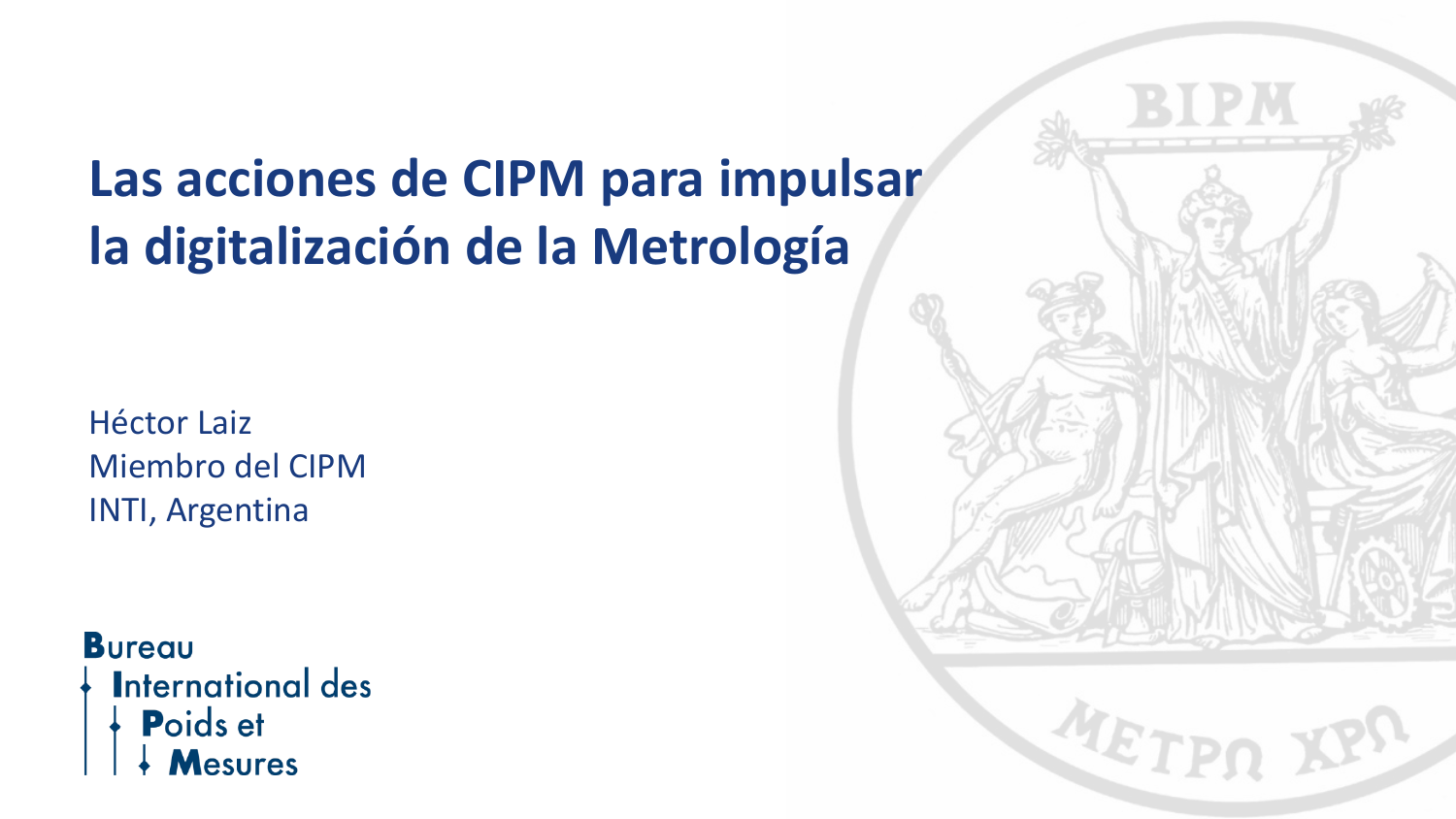

- 1. La Convención del Metro y el CIPM
- 2. La Visión del CIPM respecto al rol del de la Convención en la Transformación Digital
- 3. La necesaria asociación con otras organizaciones de la Ciencia y la Infraestructura de la Calidad
- 4. La 27ª Conferencia General de Pesas y Medidas (Nov 2022)
- 5. El uso de un formato para la unidades en el mundo digital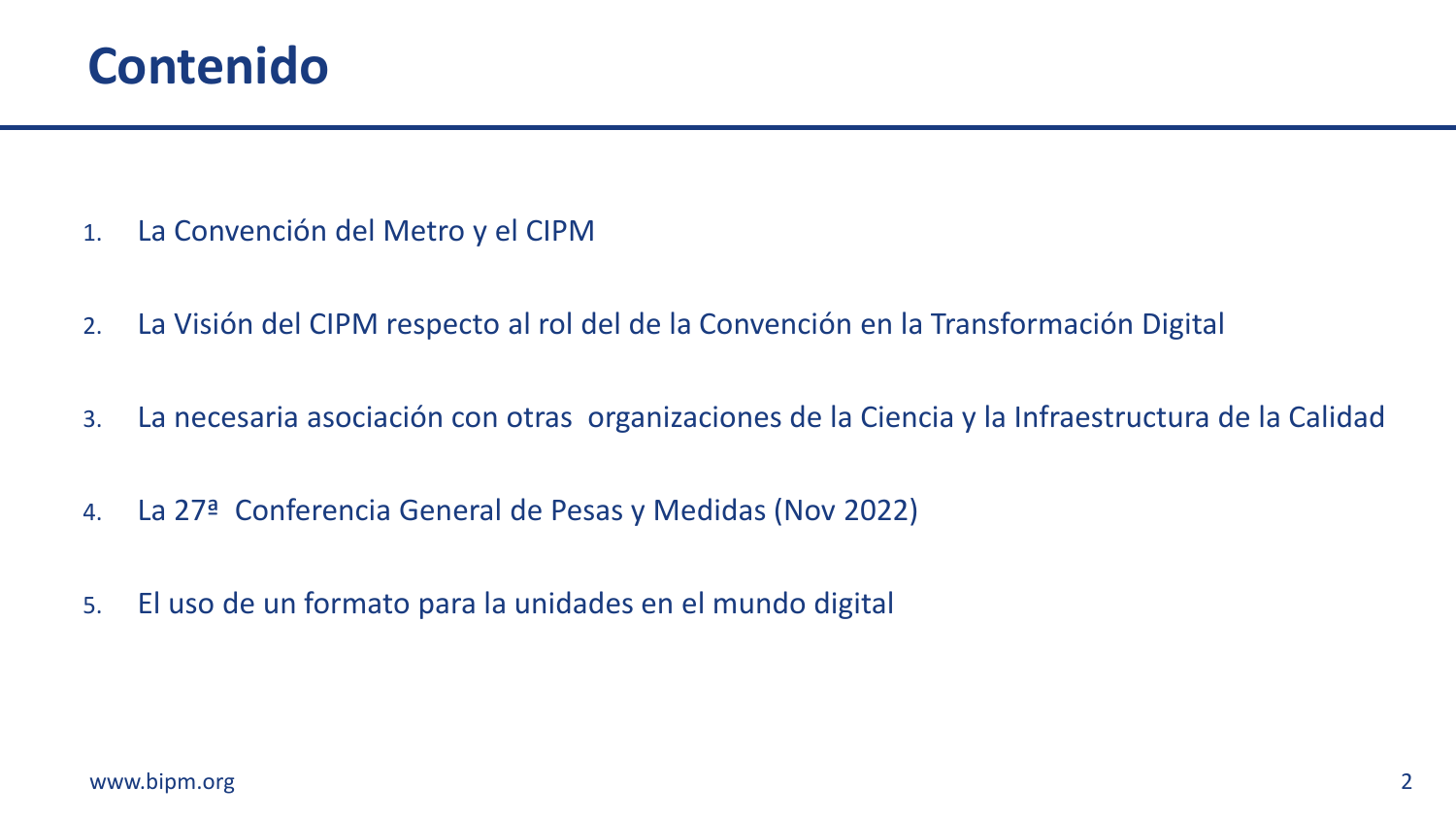# **La Convención del Metro**

La Convención del Metro fue firmada en Paris en 1875 por representantes de 17 países. Estableció una estructura permanente para que los Estados miembros actúen de común acuerdo en todos los temas relacionados con la metrología.





#### **Signatarios originales:**

*Argentina; Austria-Hungría; Bélgica; Brasil; Dinamarca; Francia; Alemania; Italia; Perú; Portugal; Rusia; España; Suecia y Noruega; Suiza; Turquía; Estados Unidos de América; Venezuela.*

#### www.bipm.org 3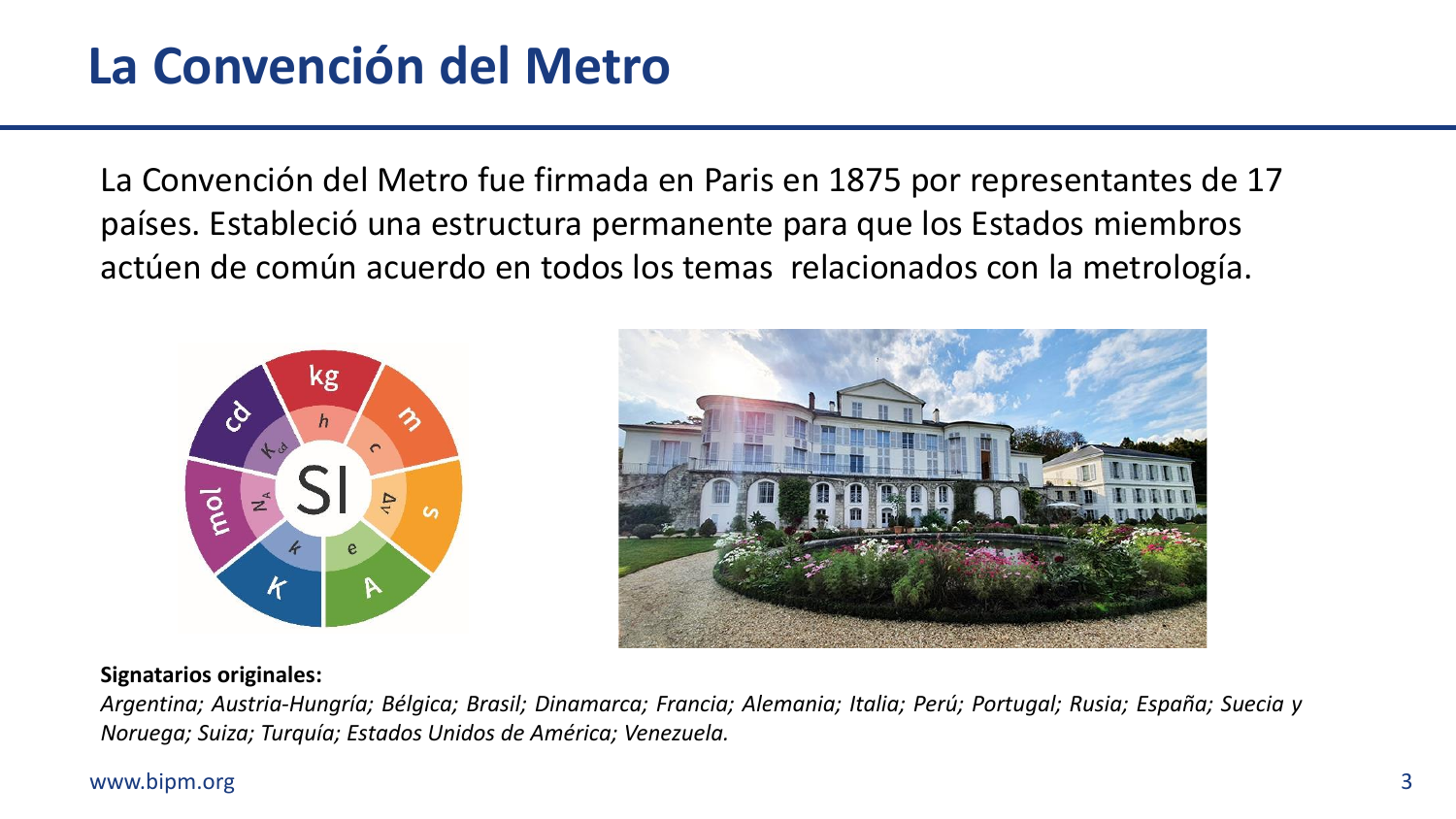# **La Convención del Metro**



www.bipm.org 4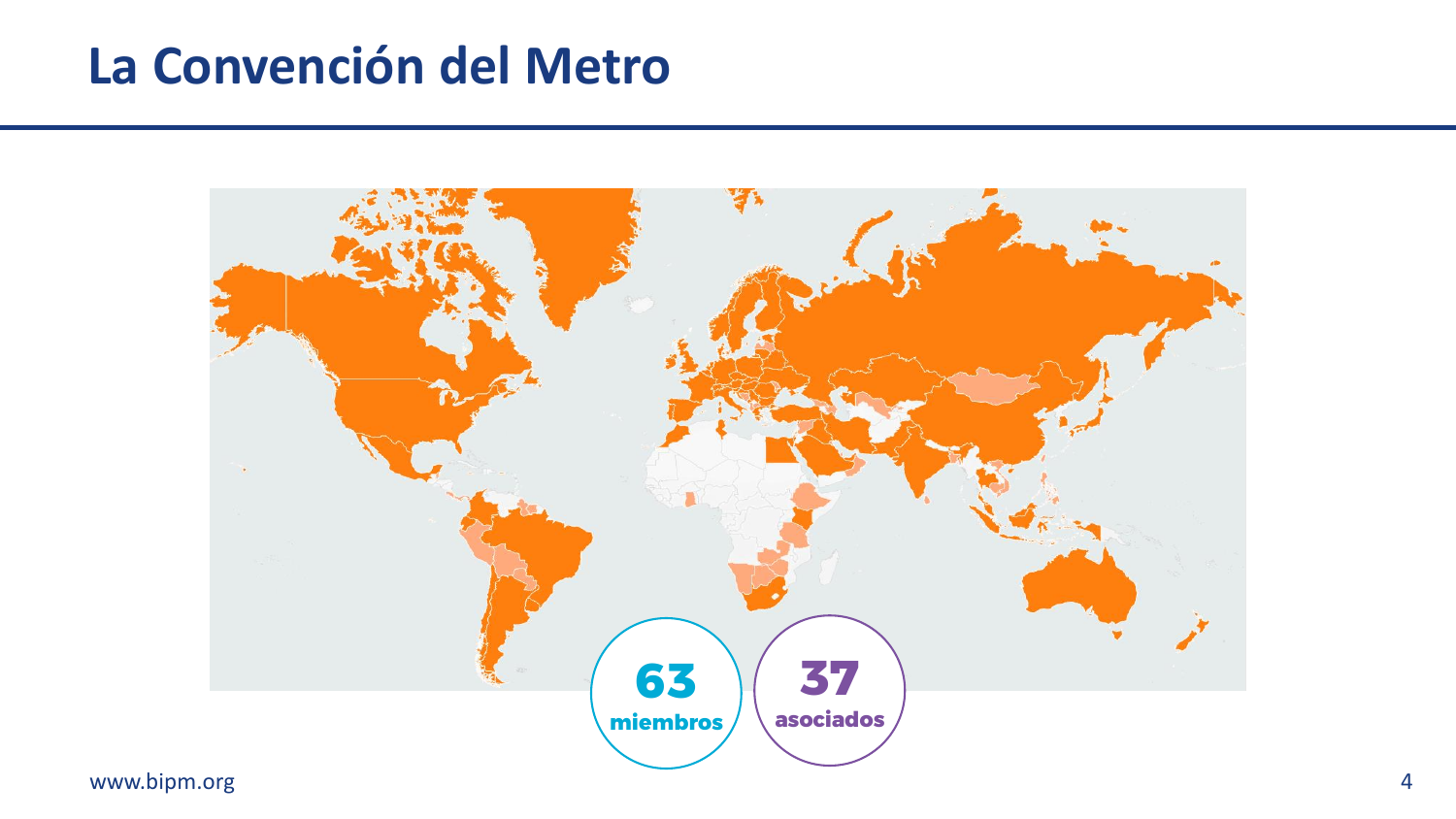# **La Convención del Metro**



www.bipm.org 5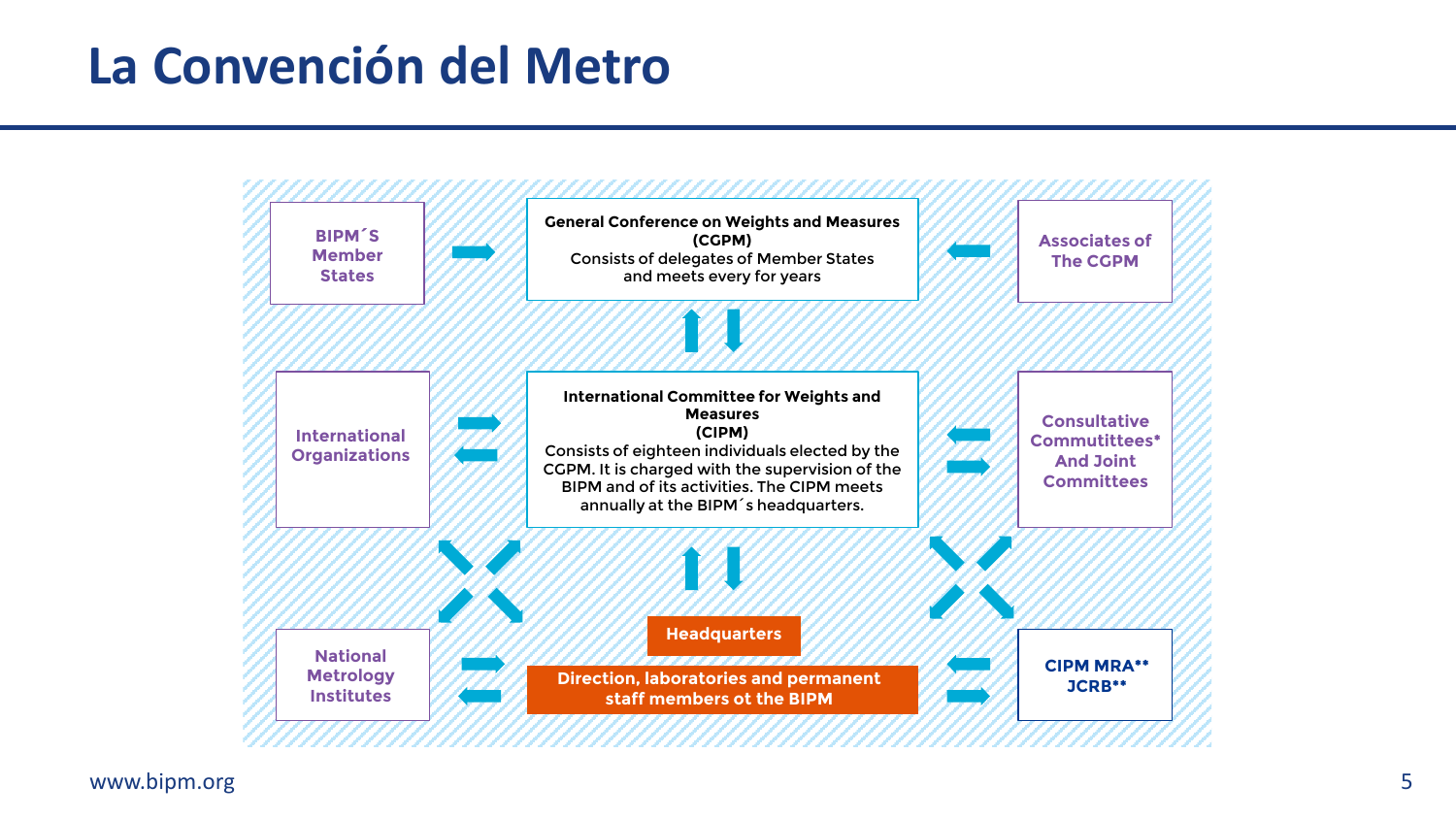### **Términos de referencia**

Desarrollar y establecer un formato de intercambio de datos uniforme, inequívoco y seguro a nivel mundial para su uso en redes de IoT basado en el Sistema Internacional de Unidades (SI) descrito en el Brochure actual de la SI.

Coordinar este esfuerzo con todas las partes interesadas relevantes mediante el establecimiento de enlaces adecuados.

Proponer acciones adecuadas para hacer que el Brochure del SI sea legible por las máquinas.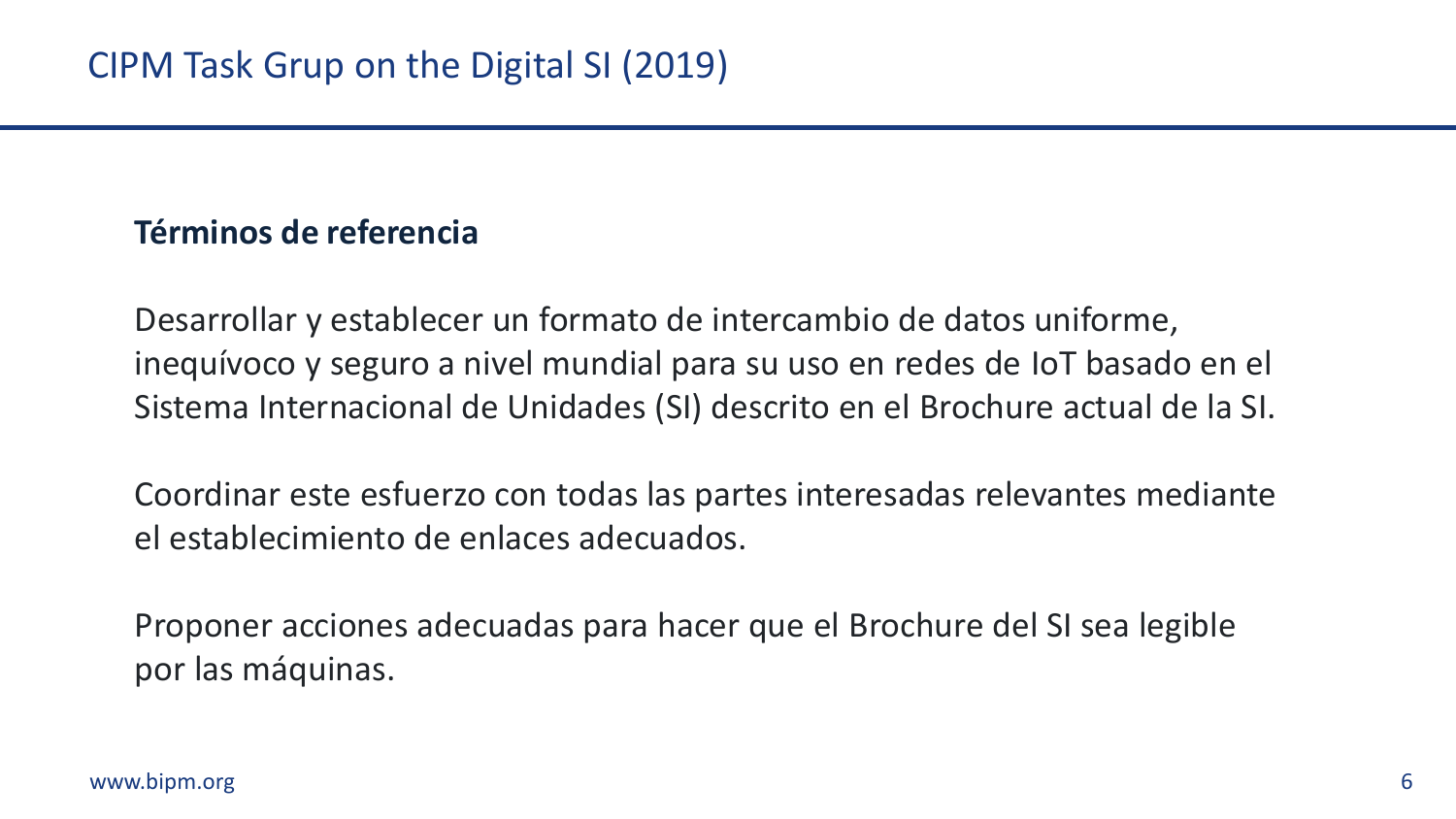#### **CIPM Digital SI The Grand Vision: SI Digital Framework (2020)**

International System of Units (SI), provided by the BIPM SI Brochure, provides a coherent foundation for the representation and exchange of measurement data, enabling interoperability and reproducibility in all scientific and technological domains. The long-term aim of the TG "Digital SI" initiative is to establish a framework that meets FAIR principles (respecting business and privacy constraints) and allows all aspects of the international measurement system – measurement results, uncertainties, traceability and provenance – to be accessed and interpreted digitally, enabling machine-to-machine communication and analysis. With this respect, the SI - existing for more than one century - might be considered an exemplar of interoperability principles for data. The envisioned framework encompasses foundational (core) models for SI based data representation, digital services and tools, and data stewardship and management activities, providing SI data and information that is transparent to (authorized) users and machines.

**International Conference for Weights and Measures CIPM Task Group on the structure of the structure of the structure of the structure of the structure of the structure of the structure of the structure of the structure of**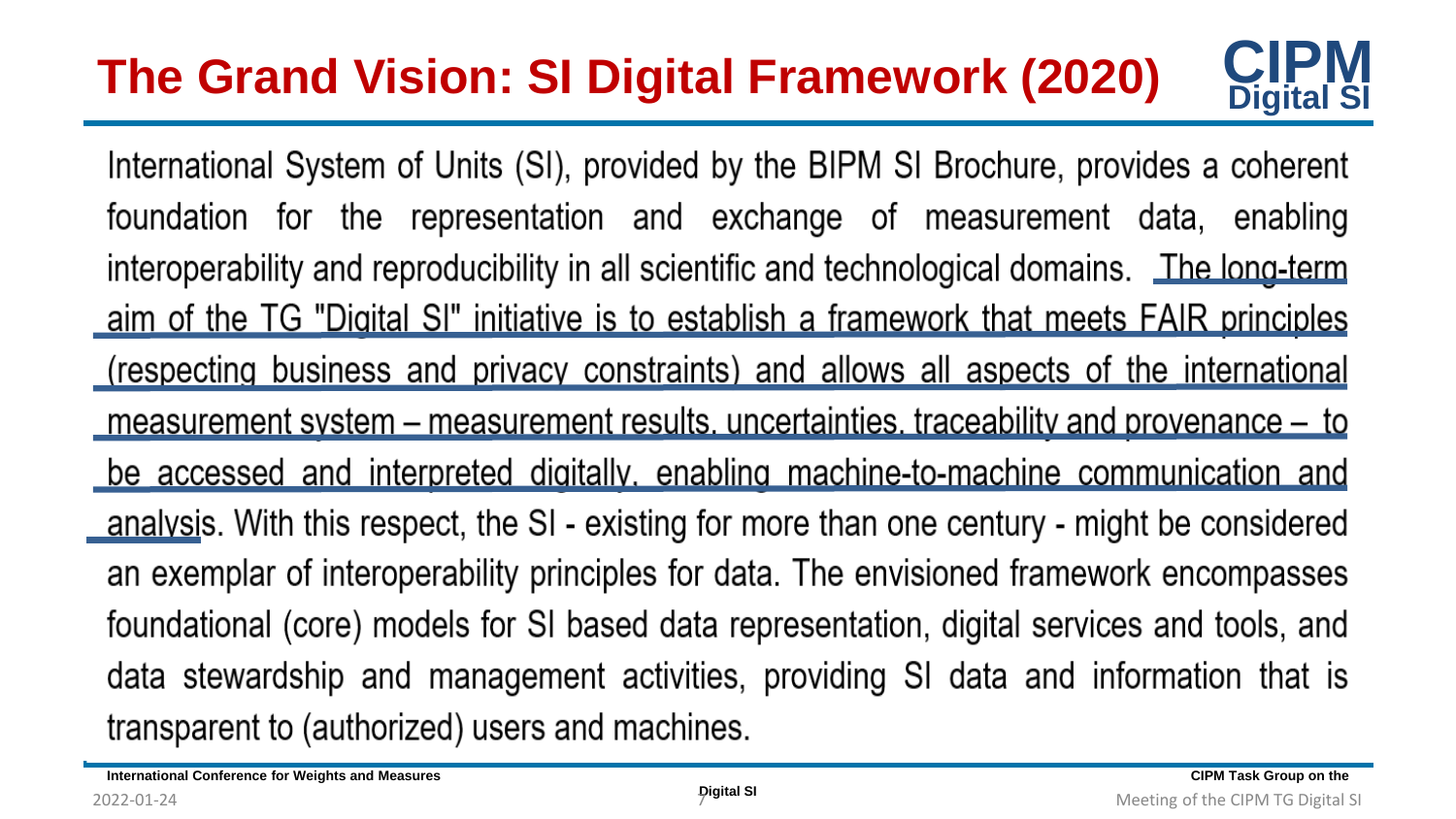

#### **Recognising that**

- governments, industry, academia, and civil society have been working toward comprehensive digital transformation for many years, and, in so doing, are increasingly
	- $\circ$  establishing systems to collect, aggregate, analyse and interpret digital data;
	- $\circ$  introducing networked sensor systems for diverse scientific and industrial applications;
	- o sharing data at local, national, regional, and international scales;
- the scientific community has made significant progress in establishing reliable foundations for digital data interchange and management, including the FAIR principles for data management and stewardship;
- the organisations of the international quality infrastructure (metrology, accreditation, standardization, and conformity assessment) have a critical role working together to ensure sustainable economic development;
- the International System of Units (SI) plays a particular role in the international quality infrastructure providing confidence in the accuracy and global comparability of measurements needed for international trade, manufacturing, human health and safety, protection of the environment, global climate studies, and scientific research;
- maintaining this confidence in the accuracy and global comparability of measurements will require the creation and adoption of a full digital representation of the SI, including robust, unambiguous, and machine-actionable digital representations of units of measurement and of measurement results and uncertainties;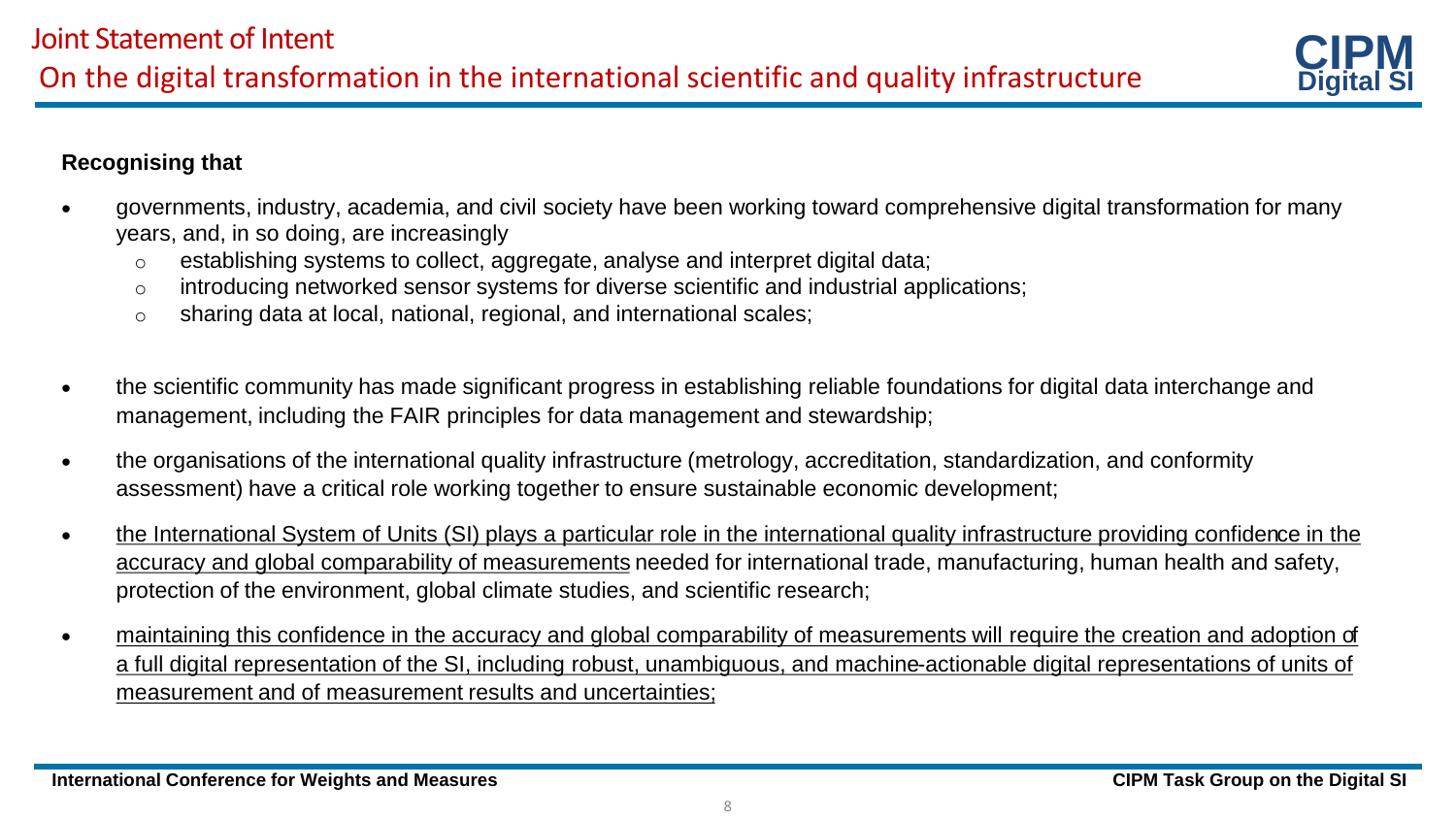

- progress on global challenges such as this requires the participation of, and critical thinking from, diverse communities;
- successfully effecting such a comprehensive digital transformation for metrology and ensuring its benefits are fully realised will require the active participation of a wide range of stakeholders; particularly other members of the International Quality System;

**We the undersigned undertake to support in a way appropriate to each organisation the development, implementation, and promotion of the SI Digital Framework as part of a wider digital transformation of the international scientific and quality infrastructure.**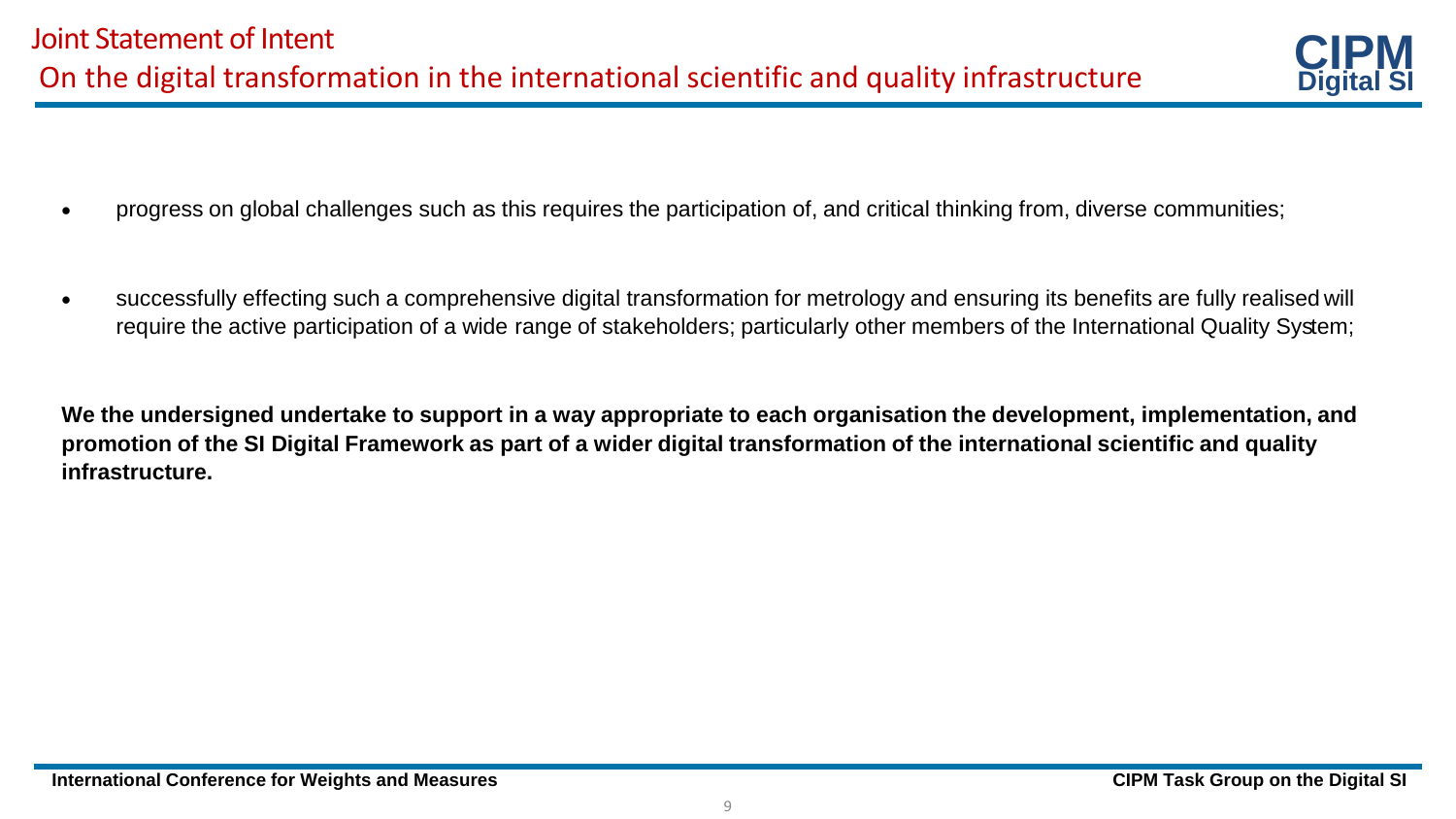# **2. Signature of Joint Statement of Intent**





https://www.bipm.org/en/-/2022-03-30-digital-statement

 $2022$ -01-24 **10 Meeting of the CIPM TG Digital SI**  $2022$ -01-24 **Meeting of the CIPM TG Digital SI**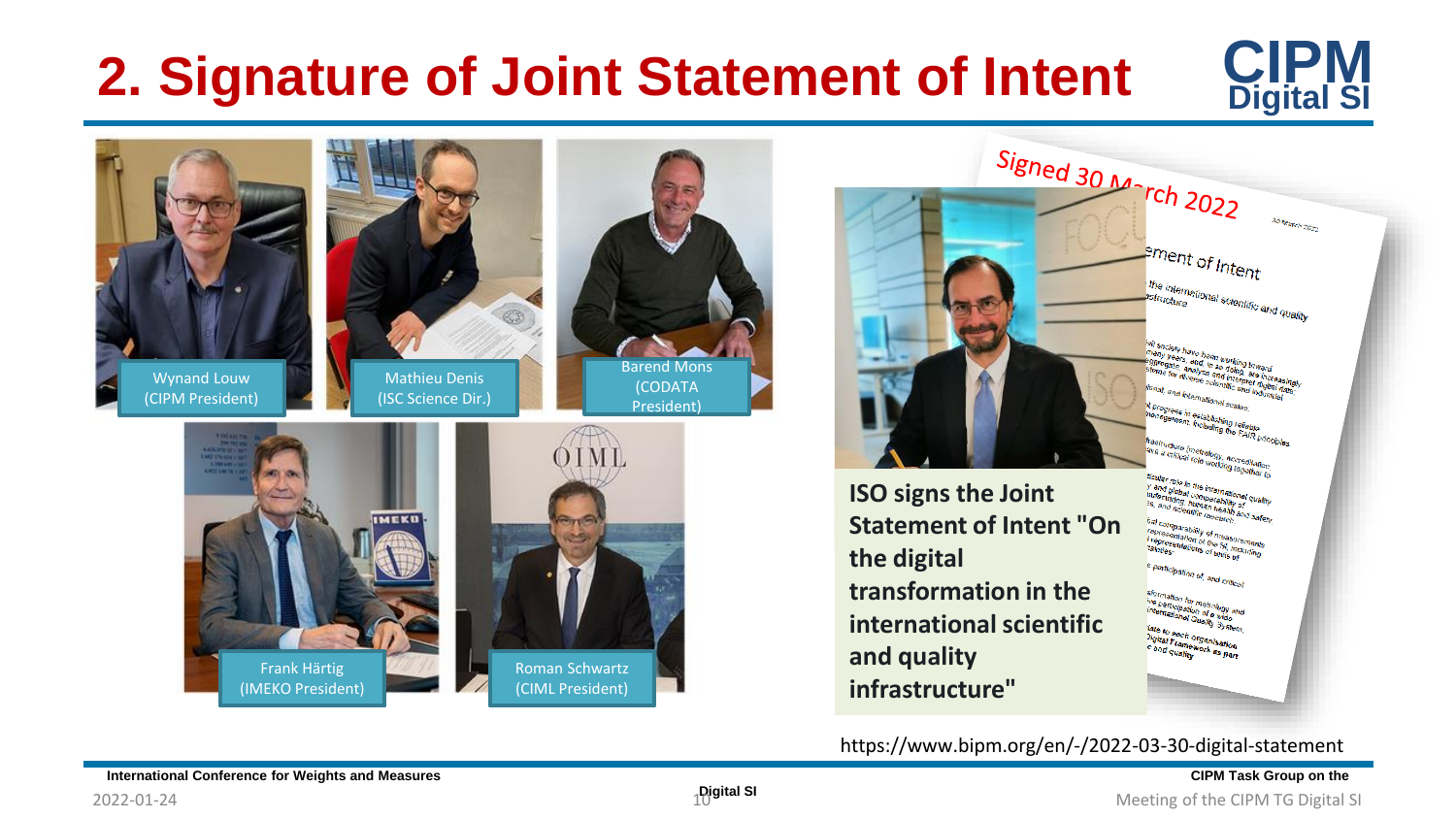## **On the global digital transformation and the International System of Units**

#### **Anticipating**

- that maintaining and building confidence in accuracy and global comparability will require creation of a full digital representation of the SI, including robust, unambiguous, and machineactionable digital representations of units of measurement and of measurement values and uncertainties;
- that successfully effecting such a comprehensive digital transformation will require engagement with a wide range of stakeholders including, but not limited to, ISO, IEC, OIML, ILAC, CODATA, and other scientific, regulatory, and quality infrastructure communities;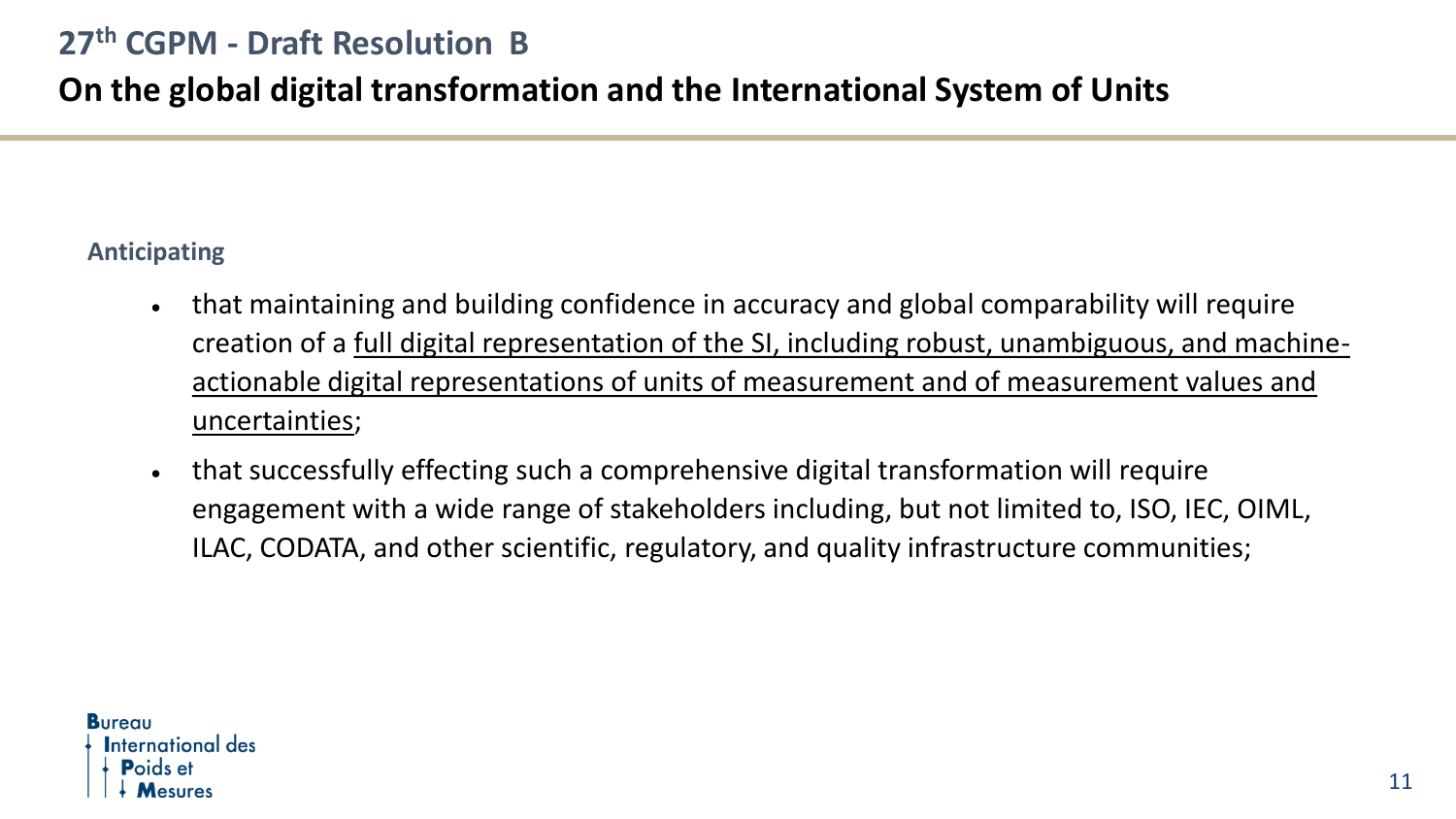## **On the global digital transformation and the International System of Units**

#### **Encourages**

- the CIPM to continue its outreach and engagement initiatives to ensure that the Metre Convention naturally extends its role as the globally accepted anchor of trust for metrology into the digital era;
- the CIPM to undertake the development and promotion of an **SI Digital Framework**, which includes:
	- o a globally accepted digital representation of the SI, compatible with and useable within digital data exchange standards and protocols in addition to the ongoing use of existing non-digital solutions;
	- o facilitating use of **digital certificates** in the existing robust infrastructure for the **world-wide recognition** and acceptance of national calibration and measurement capabilities;
	- o adoption of the FAIR principles (Findable, Accessible, Interoperable, and Reusable) for digital metrological data and metadata, ensuring that other communities recognize the critical importance of metrological traceability for measurement data as an established requisite for building trust;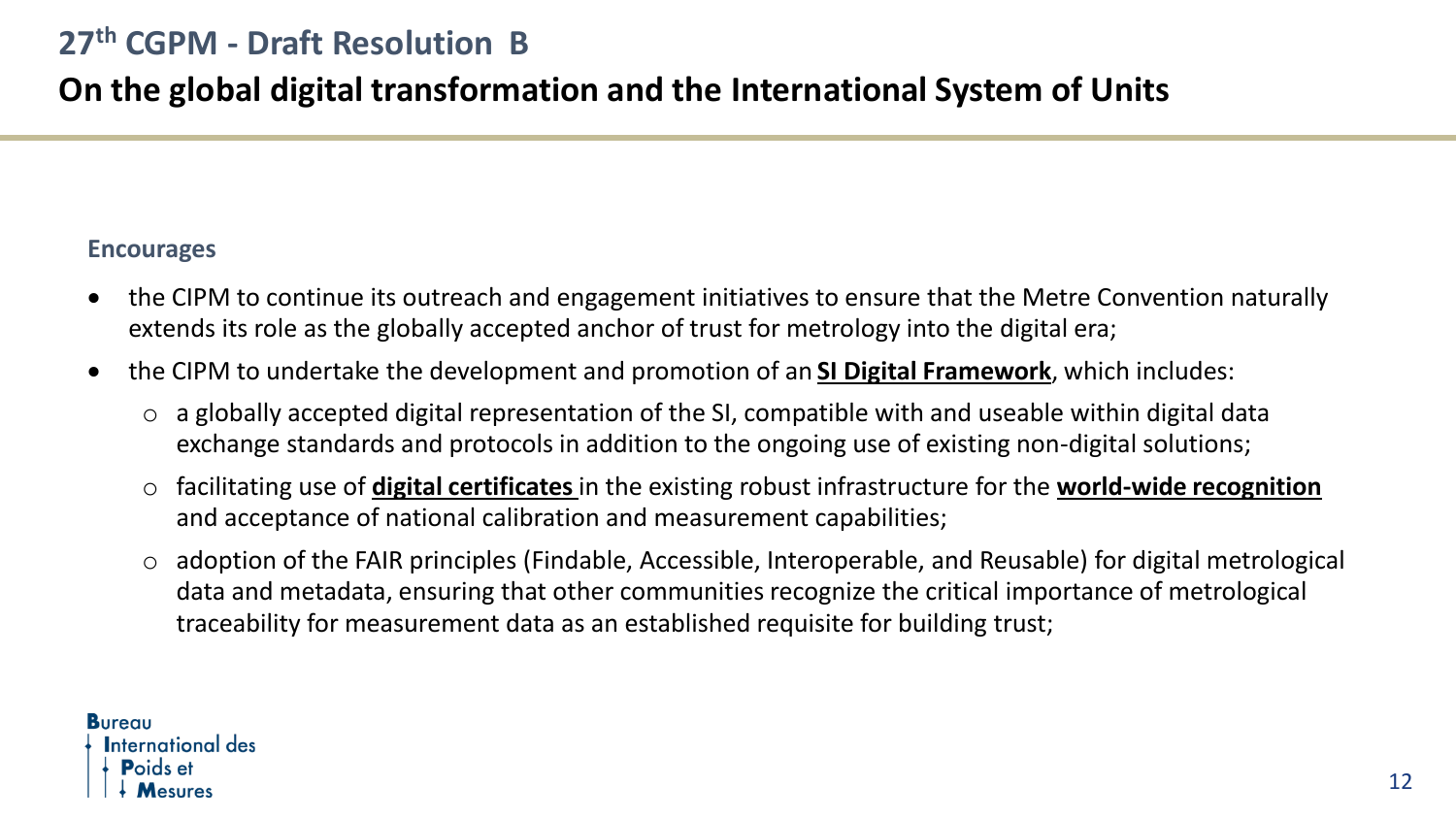La mayoría de los paquetes de software, herramientas de gestión de datos y los lenguajes de programación carecen de soporte incorporado para asociar unidades con datos numéricos. Esto significa que la información es esencialmente almacenados y gestionados como valores "sin unidad".

Algunas disciplinas, como las biociencias y la industria aeroespacial, han desarrollado y adoptado formatos para la representación de unidades, como el Unified Code for Units of Measure (UCUM) y el Quantities, Units, Dimensions, and Types (QUDT)

Pero no hay acuerdos amplios de especificaciones técnicas sobre cómo representar magnitudes y sus unidades asociadas sin confundir a las máquinas.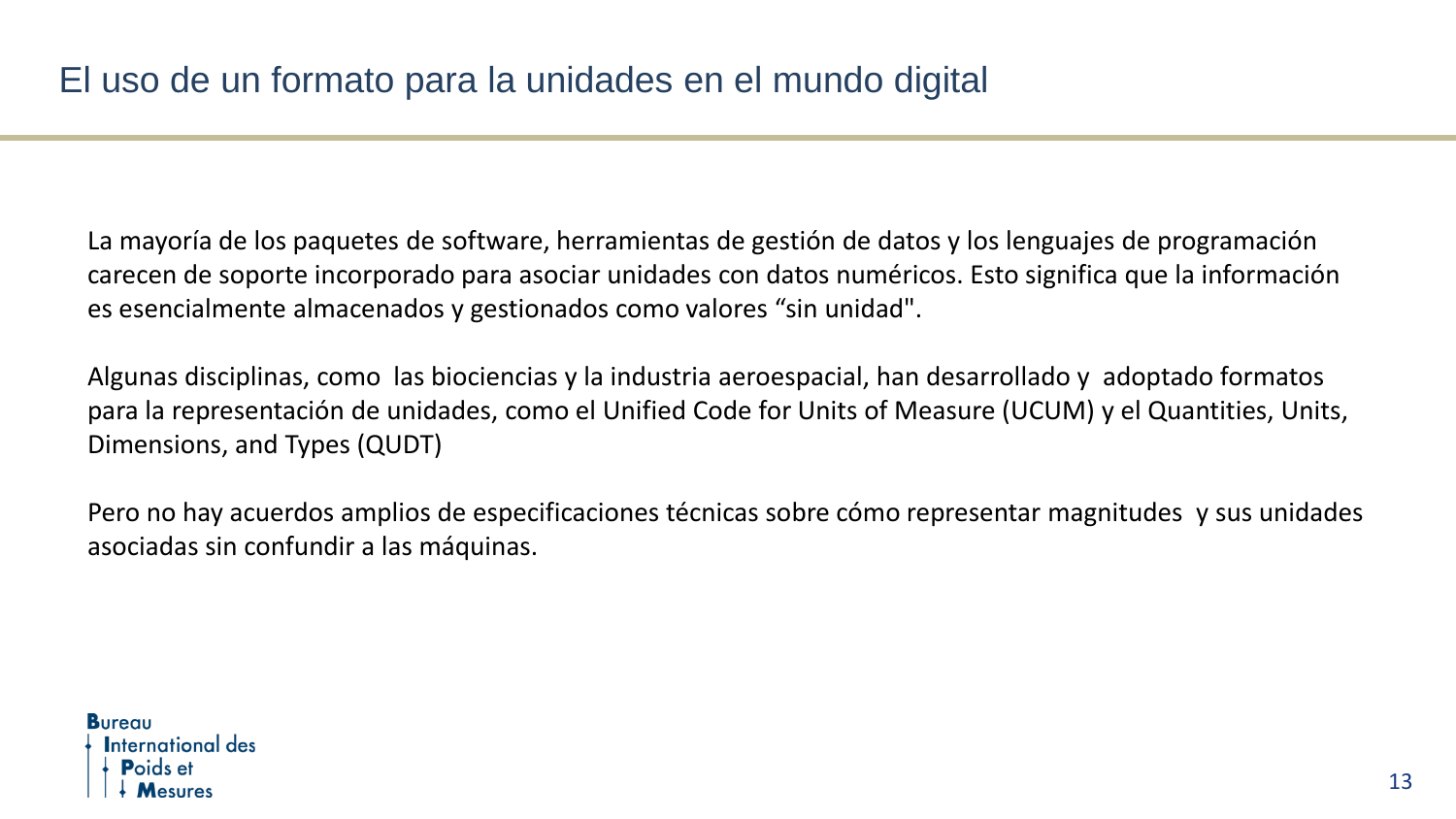Hay esencialmente tres caminos:

1. No decidir por un determinado formato de unidad, sino establecer requisitos claros que cualquier formato de unidad debe cumplir para ser aceptado por el CIPM como una interfaz confiable. Se podrían agregar varios formatos de unidades aceptados como columnas en el SI-Brochure y en la KCDB, haciendo el enlace desde la interfaz de la base de datos (API) a la unidad en un formato de específico.

2- Decidir por un único formato de unidad, sobre la base de los criterios anteriores, que estaría bajo control del CIPM, desarrollado junto con otras partes interesadas de la IC internacional.

3. Decidir por un formato de unidad (existente) como formato principal, pero aceptar cualquier otro formato de unidad de cualquier comunidad de usuarios en función de los criterios anteriores.

**Bureau International des**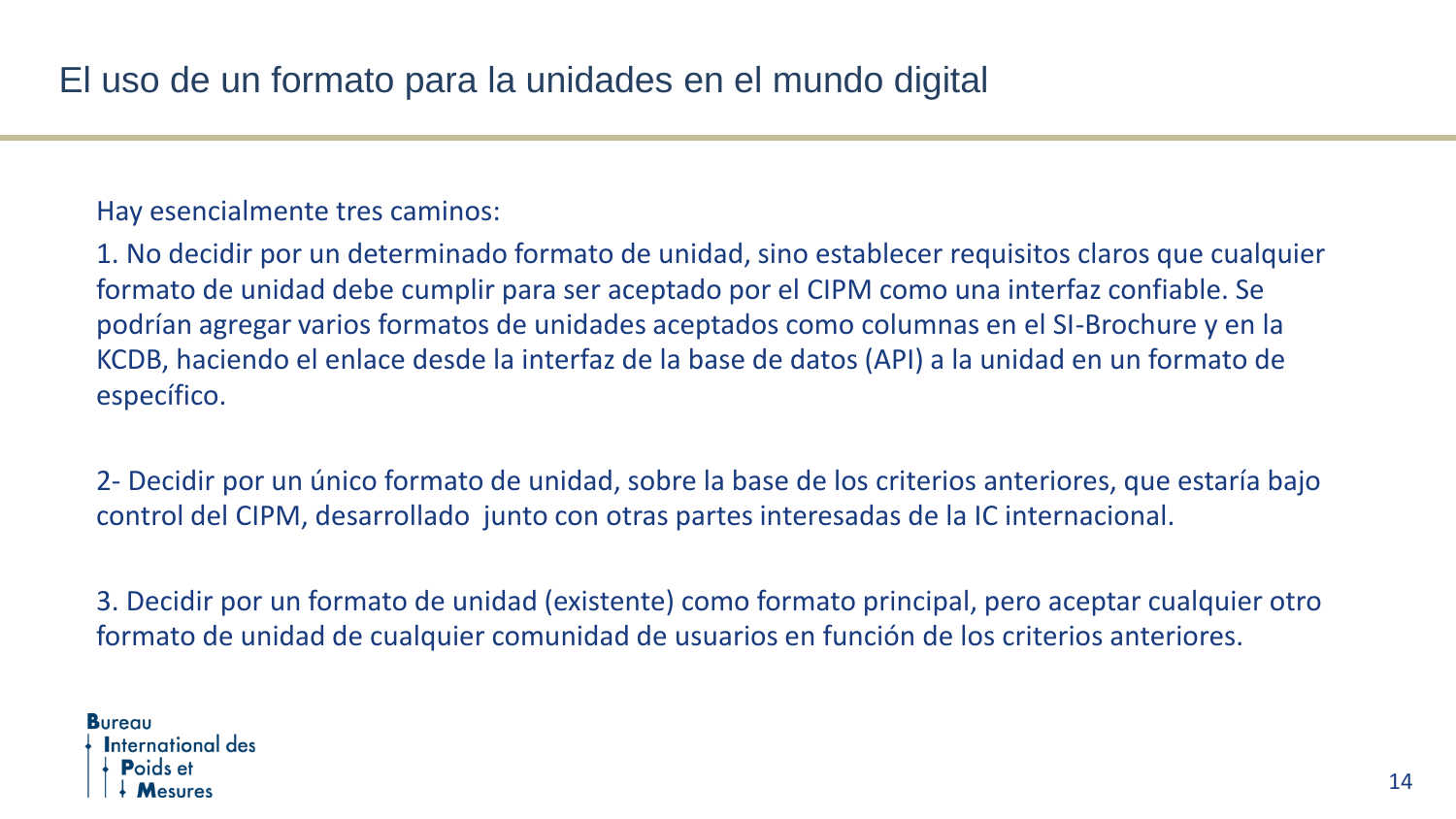En la actualidad, no existe un formato de unidad único que sea ideal.

Hay dos filosofías diferentes en los sistemas existentes:

1. Identificadores individuales para cada cantidad individual (por ejemplo, QUDT)

2. Sistemas dinámicos que construyen todas las unidades a partir del conjunto de unidades de base del SI (por ejemplo, UCUM o SIUNITX)

Hay pros y contras para ambos. El D-SI TG está analizando este punto. Deben considerarse una variedad de requisitos, entre otros, los del proyecto DCC de EURAMET.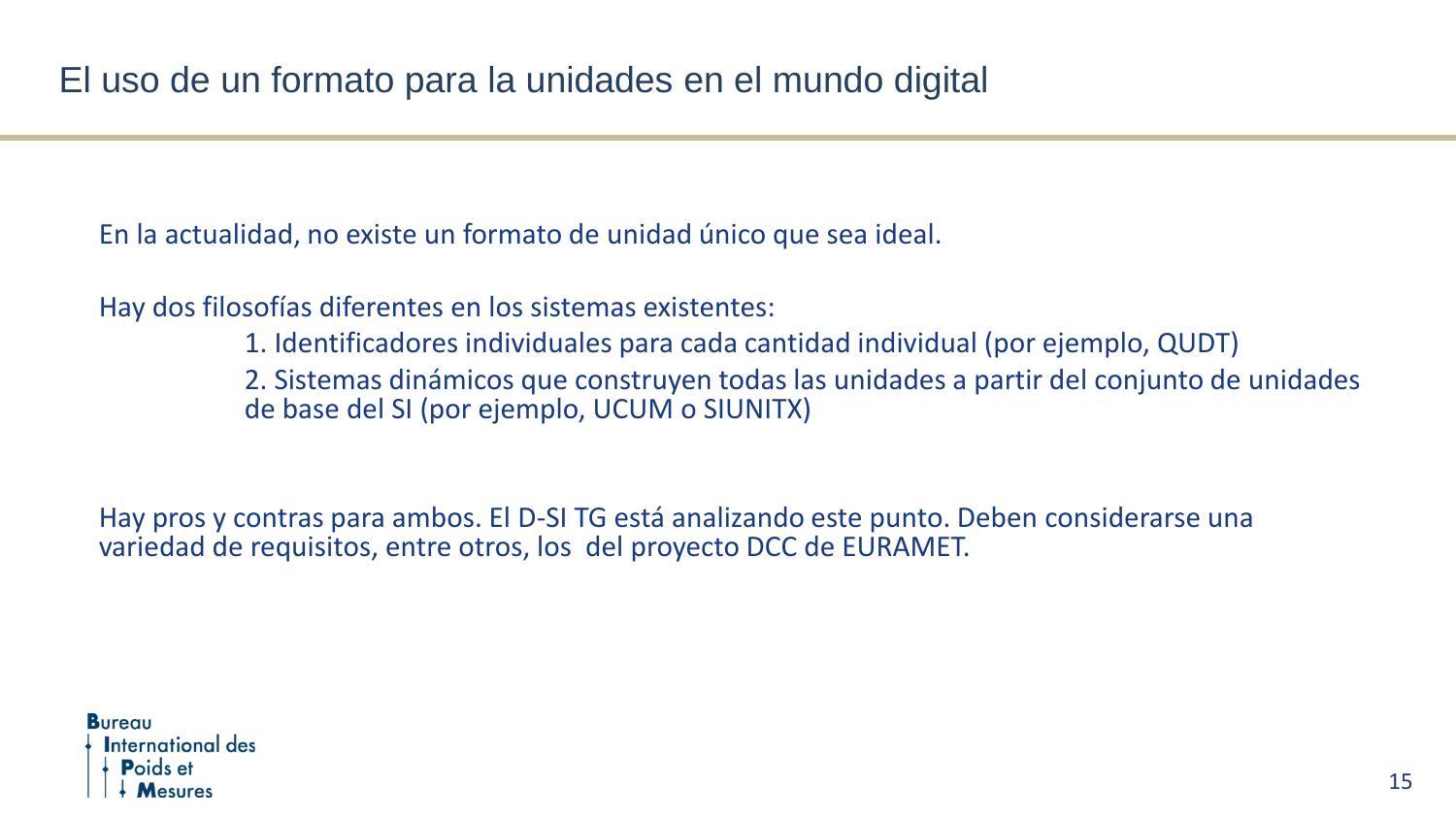## **Conclusiones**

Mantener la confianza lograda en la exactitud y la comparabilidad global de las mediciones requiere la creación y adopción de una representación digital SI.

El uso de certificados digitales como parte de la sólida infraestructura existente para el reconocimiento y la aceptación en todo el mundo de las capacidades nacionales de calibración y medición requiere del uso de representaciones digitales de las unidades ampliamente aceptadas.

La Convención del Metro deber ampliar su rol como el núcleo de confianza aceptado a nivel mundial para la metrología en la era digital.

El CIPM debe proponer un sistema de representación de la unidades que sirva de referencia para toda la infraestructura de calidad.